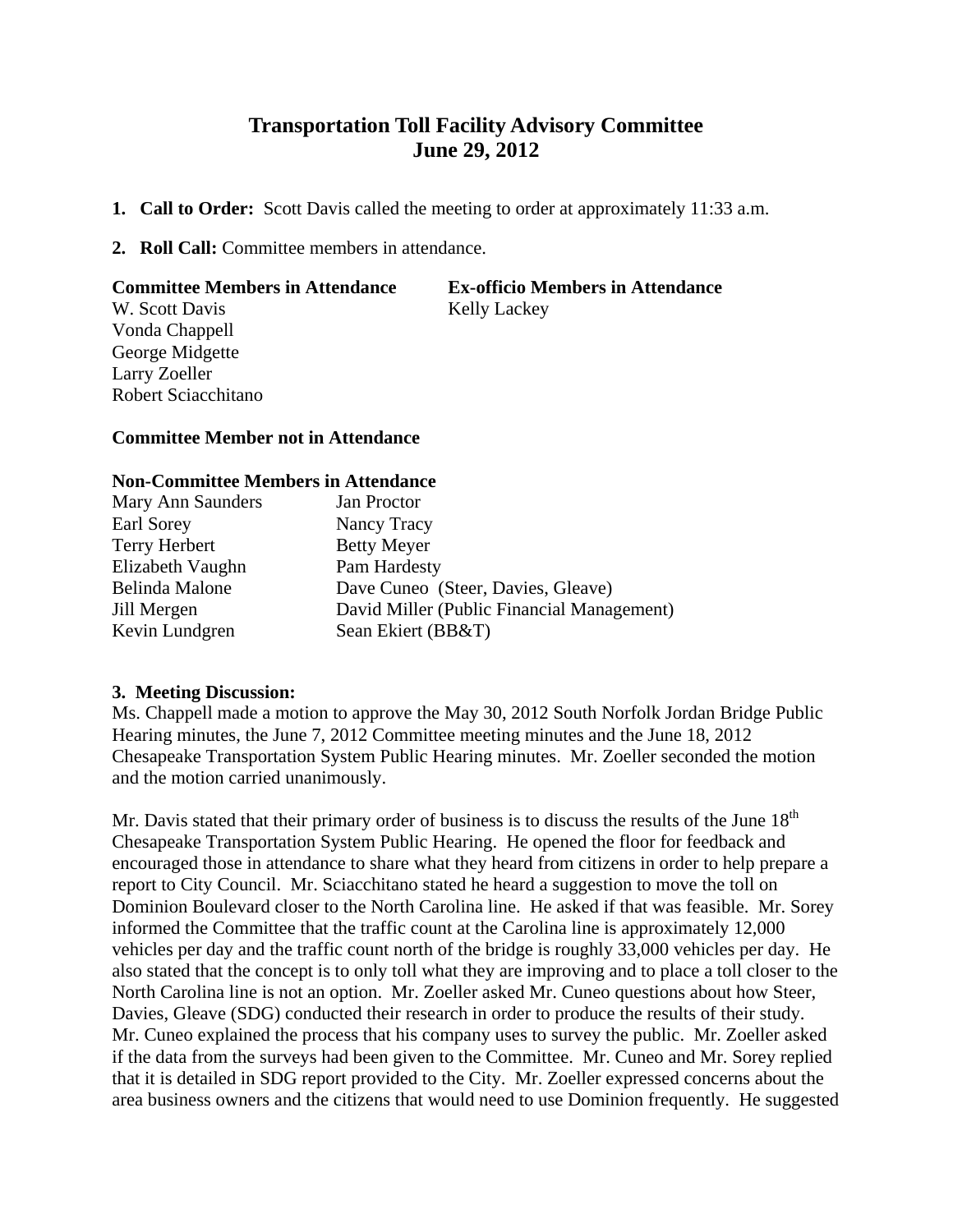the need for a commuter or frequent user toll rate. Mr. Sciacchitano asked if SDG looked into the possibility of a commuter toll. Mr. Cuneo replied that SDG considered many toll rate possibilities, but their focus was on providing the minimum toll that could be used to fund the project. Mr. Zoeller stated that the citizens expressed concerns about living in the vicinity of Dominion Boulevard. They feel that they are being penalized for living in that area and he feels that it is important to consider the effects on them. Mr. Sciacchitano asked if it was possible to do a study on a peak toll rates. Mr. Miller stated that changing the proposed toll rates would require revising the Study. He also informed the Committee that VDOT and VTIB have provided cost effective, low interest loans, which were predicated on the \$1 toll rate. Mr. Sorey asked Mr. Ekiert to explain how the funding works. Mr. Ekiert explained that the loan must close before December 31, 2012 or the City could lose it and the availability for a future loan is unknown. Ms. Meyer added that the City did not look at peak rates for Dominion Boulevard due to the fact that peak rates are geared towards congestion pricing. The City does not want to place the burden of a higher peak toll rate on commuters. Mr. Sciacchitano asked what the peak traffic count is on Dominion Boulevard. Mr. Cuneo stated that about 50% of the total daily traffic is during peak hours. Mr. Zoeller stated that he felt that SDG was looking at the benefits of their study from a financial aspect. He added that he was looking at this situation from the citizen's perspective and has concerns that the effects on the citizens have not been considered. Mr. Zoeller stated that he is very concerned about the lack of a commuter rate and the diversion of traffic due to the lack of a commuter rate. Mr. Cuneo stated that SDG studied diversion to other routes as well and the proposed \$1 toll was only \$0.25 to \$0.30 more than the cost that a citizen would pay for the extra fuel to go around Dominion Boulevard. Mr. Midgette asked Mr. Cuneo what percentage would continue to use Dominion after the tolls began. Mr. Cuneo replied that approximately 80% would continue to use Dominion Boulevard for the first 3 years and the percentage would increase to above 90% after 3 years. Mr. Cuneo stated that there is also the possibility that drivers that are currently avoiding Dominion Boulevard due to the heavy congestion now may be attracted to it because of the improved travel times. Mr. Davis reminded the Committee that they have no authority to make decisions. The Committee's job is to make recommendations to City Council, but the recommendations should be sensitive to the physical needs of the project and the community needs of the citizens. Mr. Miller explained more about the financing process. He stated that the toll rates need to be provided in order to complete the financing process. However, the toll rates can be re-evaluated and revised after construction starts as long as the covenants are met. Mr. Midgette stated that he has concerns that the lower toll rate on Dominion may draw in travelers currently using the Chesapeake Expressway and expressed concerns about how this may affect the Expressway. Mr. Sciacchitano asked if Planning has done a study to see how Dominion Boulevard would affect development in this area. Mr. Sorey replied that a study was done and it yielded positive results for development. Mr. Davis asked if current property values had been evaluated in the study to see how they would be affected. Mr. Sorey stated that the study only looked at new development and he is not aware of any studies done on current property values. Mr. Davis said that they will continue to discuss the possibility of a commuter rate. Mr. Ekiert stated that on July 10, 2012, a toll rate schedule will be adopted, but the toll rate can be adjusted afterwards. Presenting a toll rate schedule now will allow for more favorable financial terms. Ms. Lackey added that once the bridge is completed there will be a toll study conducted for approximately two years by a qualified company. The info will be provided to the Committee. Ms. Chappell asked if SDG looked at a graduated toll or multiple tolling locations. Mr. Cuneo stated that SDG looked at